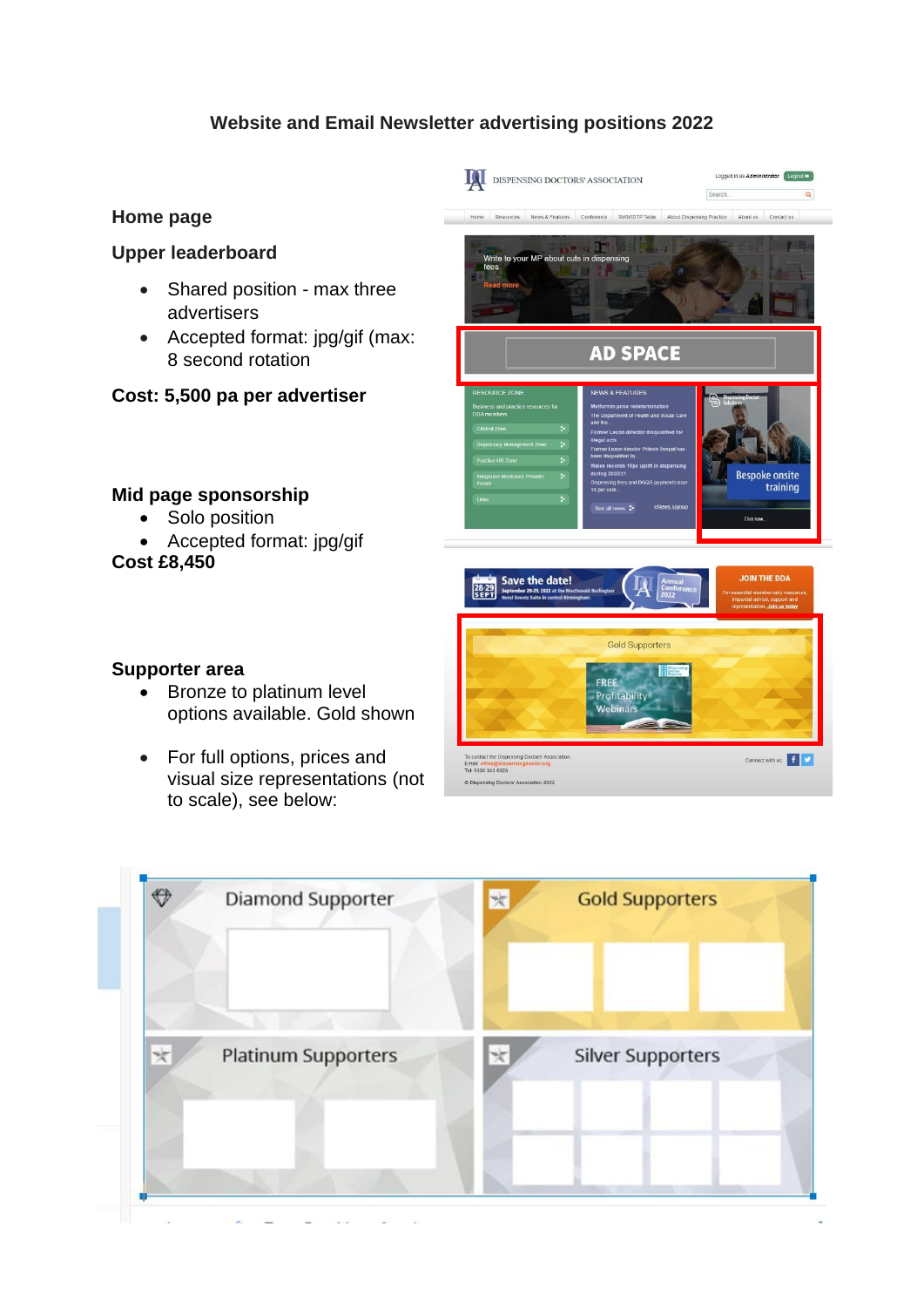# **Sponsorship levels Bronze: £500 pa**

- Access to DDA members only areas on website
- Receive email Broadcasts

## **Silver: £1200 pa**

- $\bullet$  = Bronze +
- Named supporter at bottom of Home page on website no link through to supplier's website

## **Gold: £2400 pa**

- $\bullet$  = Silver +
- Large logo and link through to own website
- Named supporter with link through for two Email Broadcast Alerts a year
- Use of DDA Gold Supporter logo in own marketing
- Suppliers eligible for inclusion in the RWM/DTP updates, will receive listing/logo and back links to online information

# **Platinum – only 4 available: £8000 pa**

- $\bullet$  = Gold +
- Larger logo and link through to own website
- Exclusive advert on one of RWM/DTP, Resources, About Dispensing Practice or Contact Us webpages
- Meet Board with 20 min presentation at one of Board meeting 1 for each Platinum member
- Two face-to-face meetings a year with one or two members of DDA Executive. Access to advice from DDA Board members
- Named supporter with link through logo for six Email Broadcast Alerts a year
- Use of DDA Platinum Supporter logo

### **Diamond – only 1 available: £10 000 pa**

- $\bullet$  = Platinum +
- Named supporter with link through logo for 12 email Broadcast Alerts a year
- Use of DDA Diamond Supporter logo